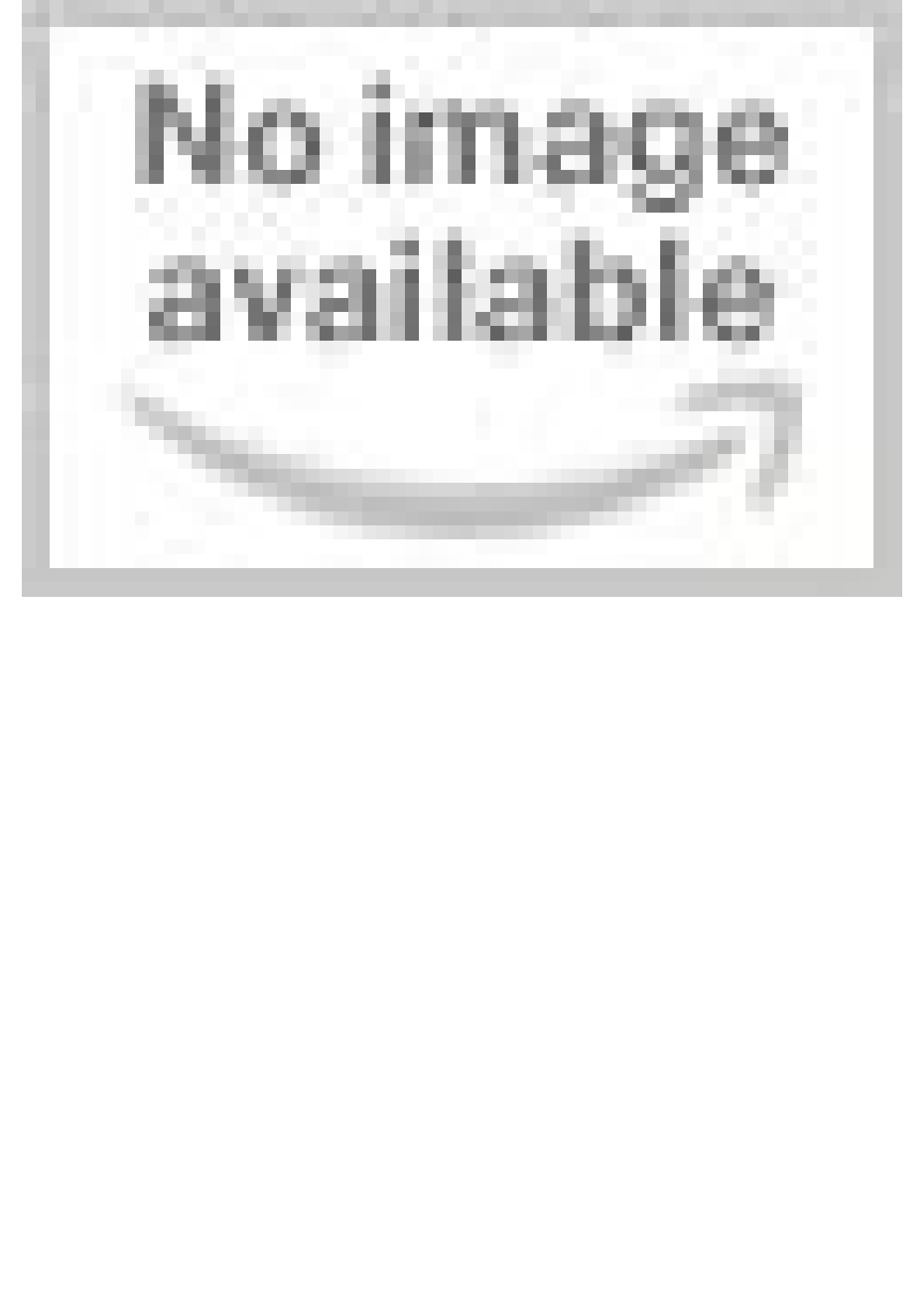*Joel J. Ducoste and*

**Fats, Roots, Oils, and Grease in Centralized and Decentralized Systems: Werf Report 03-cts-16t**

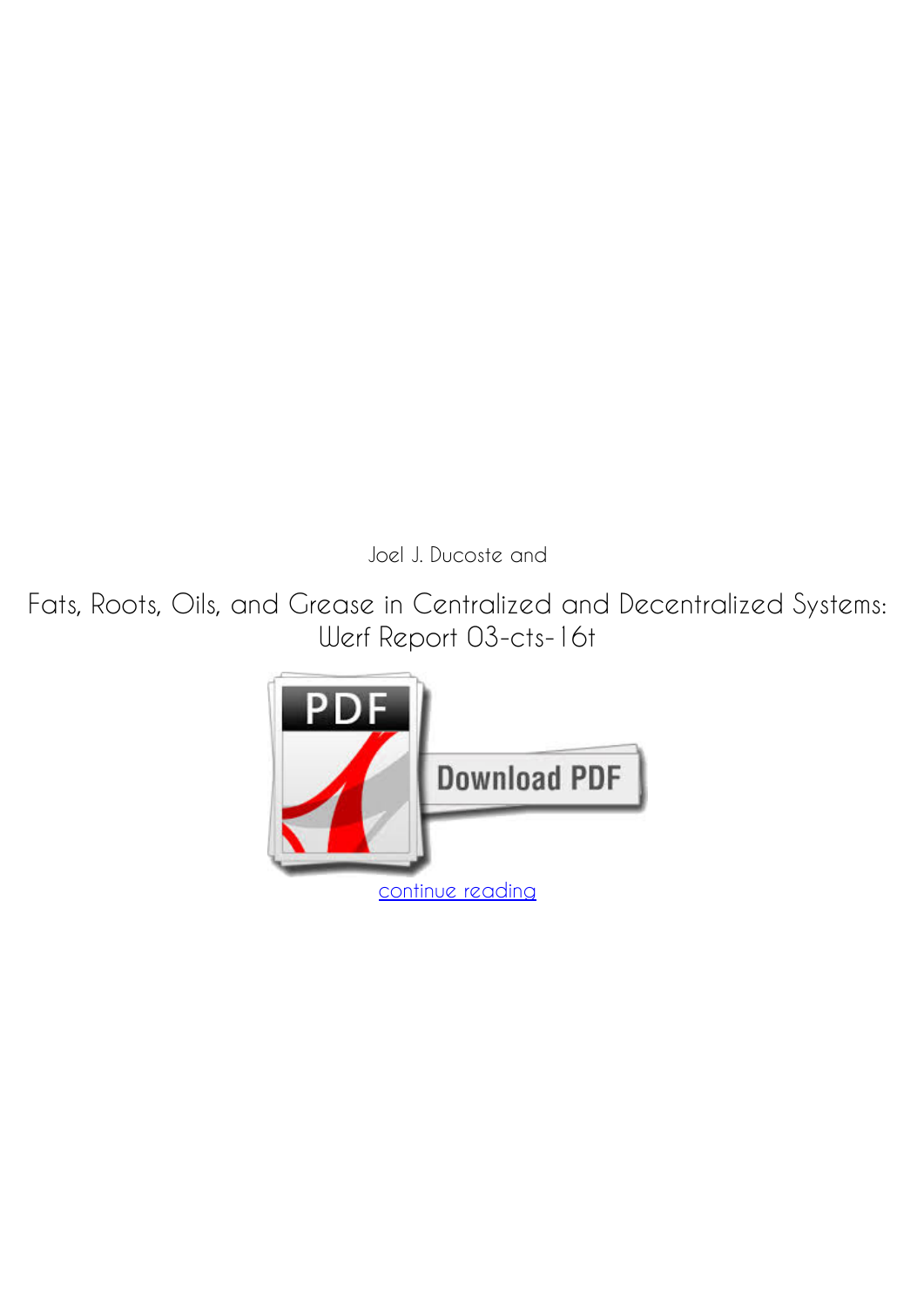Comprises Fats, Roots, Natural oils, and Grease (FROG) in Centralized and Decentralized Systems (03-CTS-16T) on CD-ROM containing Excel tool + companion reports and Evaluation of Grease Interceptor Efficiency (03-CTS-16TA) and FOG Interceptor Style and Operation (FOGIDO) Guidance Manual (03-CTS-16TB) in PDF format. Fat, oil, and grease (FOG) is generated everyday by food preparation and cleaning actions conducted at commercial establishments and, on a smaller sized scale, by home sewer usage. Another common problem, known to all plumbing and utility maintenance personnel, is the procedure for increasingly dense mats of root hair. FOG or root accumulations in the sanitary sewer collection program bring about reduced capacity that may lead to sanitary sewer overflows (SSO) if not really periodically cleaned. As the mat or accumulation commence, the effect of slowed wastewater movement exacerbates the rate of accumulation and deposit of FOG materials onto the pipe walls, thereby reducing capacity. The primary means of managing FOG blockages is usually to fully capture and retain FOG components through passive grease interception products. FOG Interceptor Style and Operation (FOGIDO) Guidance Manual (03-CTS-16TB) Fat, essential oil, and grease (FOG) is definitely generated everyday by food preparation and cleaning actions conducted at commercial establishments and, on a smaller scale, by home sewer usage. This survey performed an assessment of field grease interceptors through their separation and washing cycles, performed managed laboratory scale grease interceptor exams and numerical simulations to assess their removal performance at different residence times and under different geometric configurations. Currently, no study has performed any analysis of the chemical and physical makeup of FOG deposits produced in the sewer collection program. The results from experimental lab tests performed on lab-level grease interceptors were utilized to validate the model results. When a root branch encounters improved sewer pipe circumstances (high moisture and nutrients), the main system will envelope that section of sewer pipe, particularly when the surrounding urban soils are typically poor in nutrition or lower in water content material such as during drought circumstances. Measurements included total essential oil and grease, fatty acid profile, metals and mineral content, shear and compressive power. In addition, surface area chemistry analyses have been performed on sewer pipes and tree roots to determine if there exists a preferential selection of FOG deposits on particular surface area types. Finally, the invasion of sewer pipes by tree roots is certainly a major cost to both companies managing urban infrastructure and to private landowners. This record identifies the major chemical substance constituents and physical features of FOG deposits retrieved from sewer collection systems over the different EPA zones. Roots develop by elongation, which allows roots to enter small openings in sewer pipe joints and cracks. While root control strategies that involve chemical and or mechanical methods are currently being utilized by municipalities, few research have performed control research in sewer systems. This report compares two chemical root control strategies and a mechanical control method. This statement presents the evaluation of field grease interceptors through their separation and cleaning cycles. In addition, researchers performed controlled laboratory scale grease interceptor exams and numerical simulations to assess removal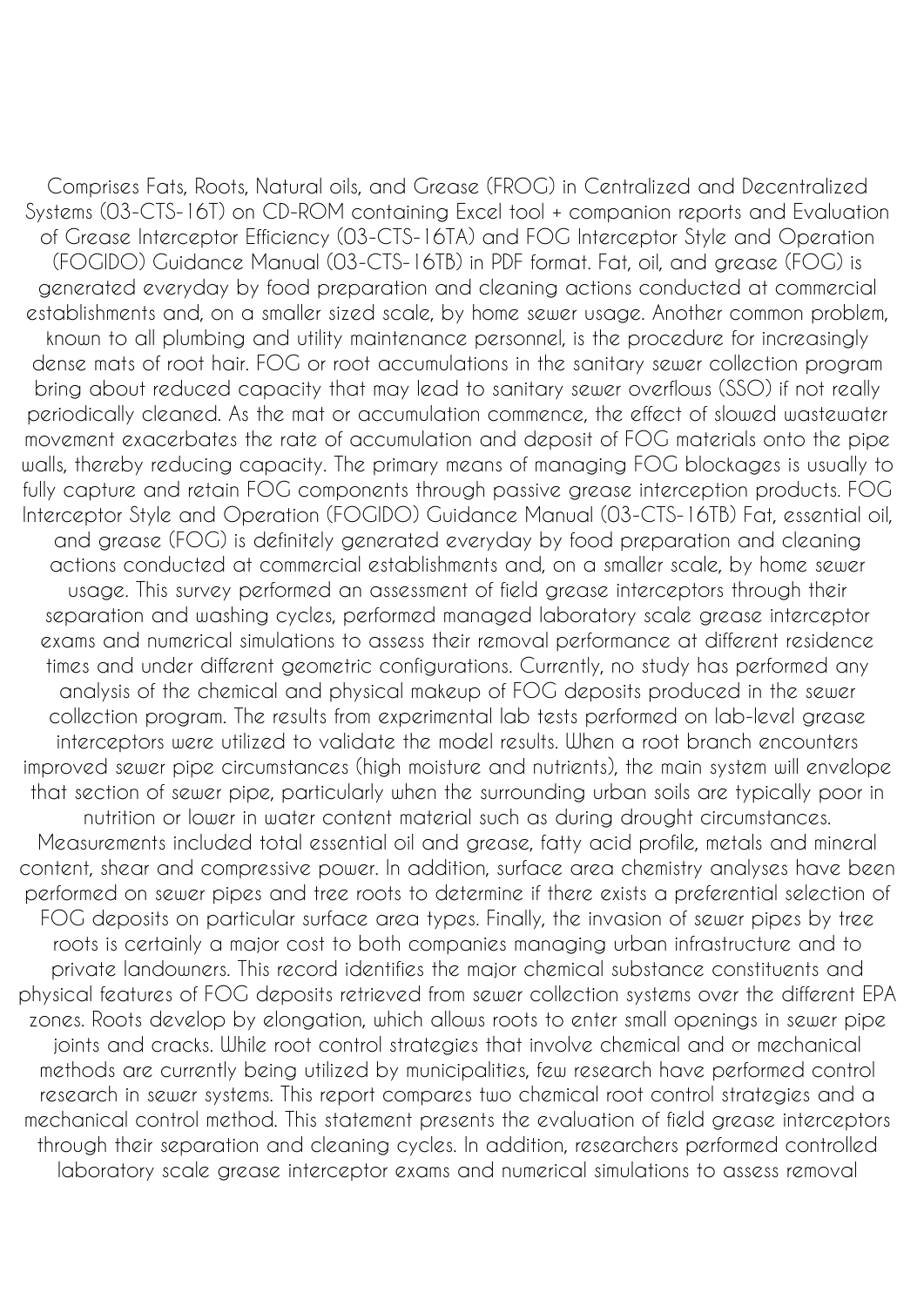effectiveness by grease interceptors (GI) at different residence times and under different geometric configurations. FOG accumulations in the sanitary sewer collection program result in reduced capacity that can lead to sanitary sewer overflows (SSO) if not periodically removed. The principal means of controlling FOG blockages is definitely to capture and retain FOG materials before discharge into sewer systems through the use of passive grease interception devices. Limited scientific studies have been completed to evaluate the performance of these devices.Assessment of Grease Interceptor Efficiency? Root control tests had been performed in a pilot-scale sewer system that included three types of trees. Evaluation of Grease Interceptor Functionality (03-CTS-16TA) Fat, oil, and grease (FOG) is definitely generated everyday by preparing food and cleaning actions conducted at industrial establishments and, on a smaller sized scale, by residential sewer utilization. As the accumulation commences, the result of slowed wastewater movement exacerbates the rate of accumulation and deposit of FOG components onto the pipe wall space, thereby reducing capacity. This type of information would be a crucial first rung on the ladder in understanding what substances ought to be limited in the effluent discharge of grease interceptors. Limited scientific studies have already been done evaluating the unit, and many claims of enhanced efficiency made in advertising strategies by producers of grease and oil interception devices need to be verified by goal and unbiased analysis protocols. FOG accumulations in the sanitary sewer collection system bring about reduced capacity that can lead to sanitary sewer overflows (SSO) if not periodically cleaned. Numerical simulations included a 3-D multi-phase flow model of a grease interceptor to judge design changes, and procedure and maintenance circumstances on removing FOG from food provider waste materials streams. A companion statement out of this research entitled ? Small scientific studies have been done evaluating these devices, and several claims of enhanced efficiency made in advertising strategies by producers of grease and essential oil interception devices have to be verified by objective and unbiased study protocols. The primary method of managing FOG blockages is to fully capture and retain FOG materials through passive grease interception products. Many claims of enhanced performance made in marketing strategies by producers of grease and essential oil interception devices need to be verified by objective and unbiased research protocols. has conducted such a study. The FOGIDO survey outlines the recommendation for the sizing and configuration of grease interceptors using study details from the companion statement. In addition, an excel spreadsheet GI size calculator provides been created to compute flows and FOG loading to size the GI for a specific food service establishment.